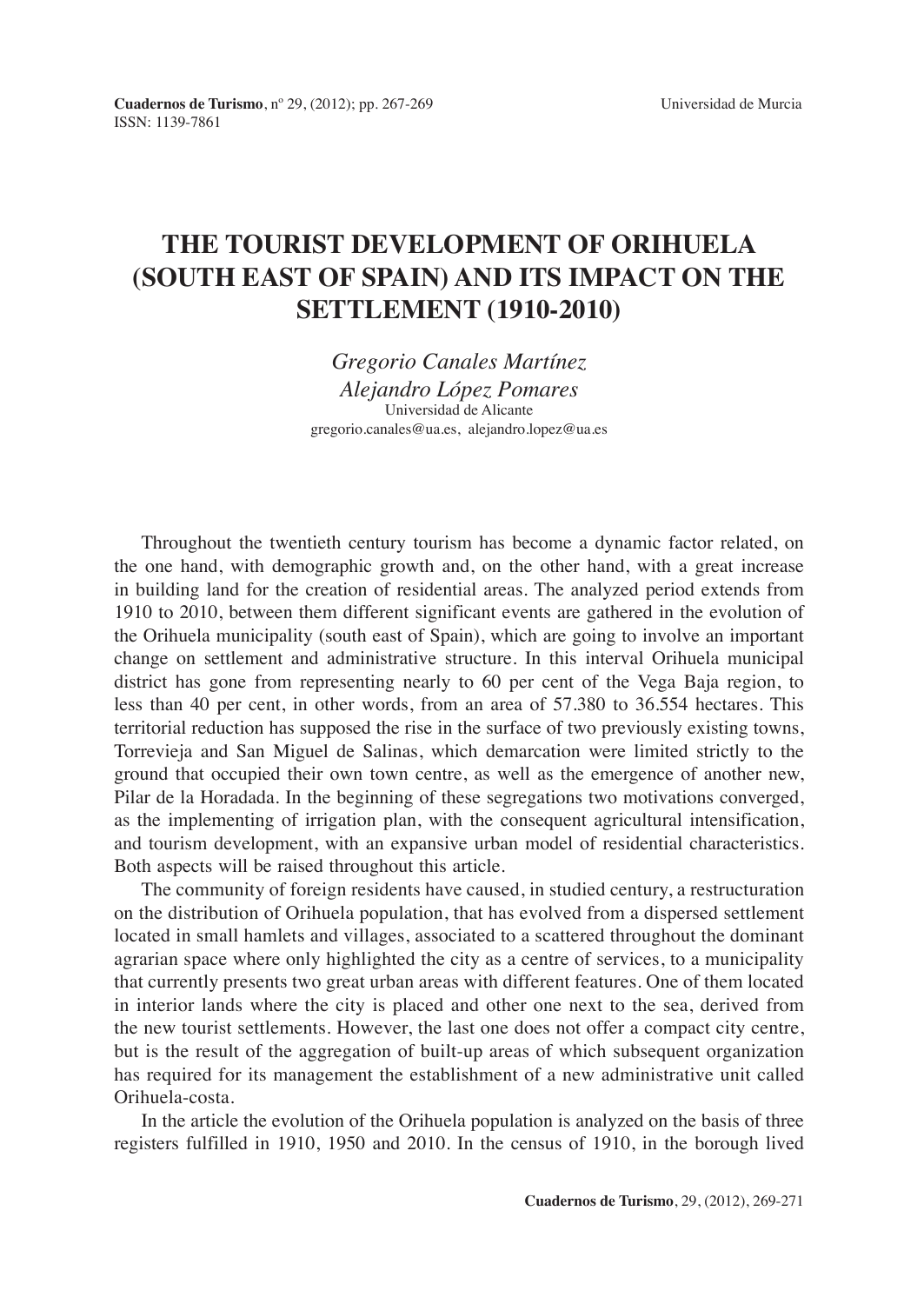35.072 inhabitants that were distributed of uneven way all through the extensive municipal district. It is to be emphasized that nearly a third of the total, 31,7 per cent, lived in the city, while the remaining were distributed all over the territory either in disseminated or assembled into smaller units represented by 19 hamlets and 4 villages. In the mid-20<sup>th</sup> century the population undergo an appreciable transformation, owing to the fact that these small entities now concentrate the spread people, while the city, in spite of its increase of residents, keeps a similar percentage than the previous record. Thus, the small towns of rural districts were benefited of migratory movements that were already beginning to empty the agricultural space. In the 2010 census the territorial distribution of the Orihuela inhabitants knows new guidelines in its location, given that a generalized depopulation is being produced in the rural habitat, as well as a demographic decrease in small villages. Despite this, the population proportion of the city in relation to the municipality remains with preceding inventories, because of the emergence of the aforementioned new residential area, Orihuela-costa, which brings together both the foreign people and the national which at last decades have been settling in territory.

The change of tourism model has evolved from the summer temporary occupation to a permanent presence in the territory happened by a migratory flow which fixed the residence in the district. This fact shall entail an extraordinary development of urbanization that chooses to locate it the most valued areas environmentally, motivating a rivalry in the exploitation of the soil between tourist and agricultural uses. The latter, were planned in some cases on lands previously devoted to an unirrigated agriculture, that today is residual and uncompetitive, and more recently on pre-littoral surfaces transformed to irrigation or even in great ecological value spaces. These settlements and the establishment of new agrarian activity, encouraged with the arrival of the waters of the Tagus River, break up the landscape and economic duality which formerly characterized this municipality, where irrigated areas —*huerta*—, within Orihuela is located, and dry lands were differenced, that currently has turned into an antagonism between the interior and the coastline territories.

In this coordinates, the intermediate enclaves between the fertile lowlands and the coast have become into coveted spaces aimed to urban and touristic actions where golf courses have contributed to increase the attractive of the offer as a complement. In fact, into the analyses four differentiated areas have been distinguished by their occupation of space and are delimited, three of them by the two great arterial roads which organize the territory in the coastal area, and the fourth one in the interior lands on formerly agricultural spaces. These transformations are reflected in the present structure of the population of Orihuela, in which according to data recorded in December of 2010, only 57.8 per cent of total inhabitants are Spaniards, while the rest are from 101 nationalities distributed in an unequal way. From the foreign group, is important to emphasize the presence of Britain citizens, who deal the 20.4 per cent of the total population, and German residents, with the 3.4 per cent. Previous data highlight the great magnitude that immigration has achieved in the municipality, where the two most significant tendencies in Spain migrations are represented, i.e., in the one hand people who are attracted by residential opportunities and in the other hand those citizens who come in search of work or pursue an improvement in their economic status.